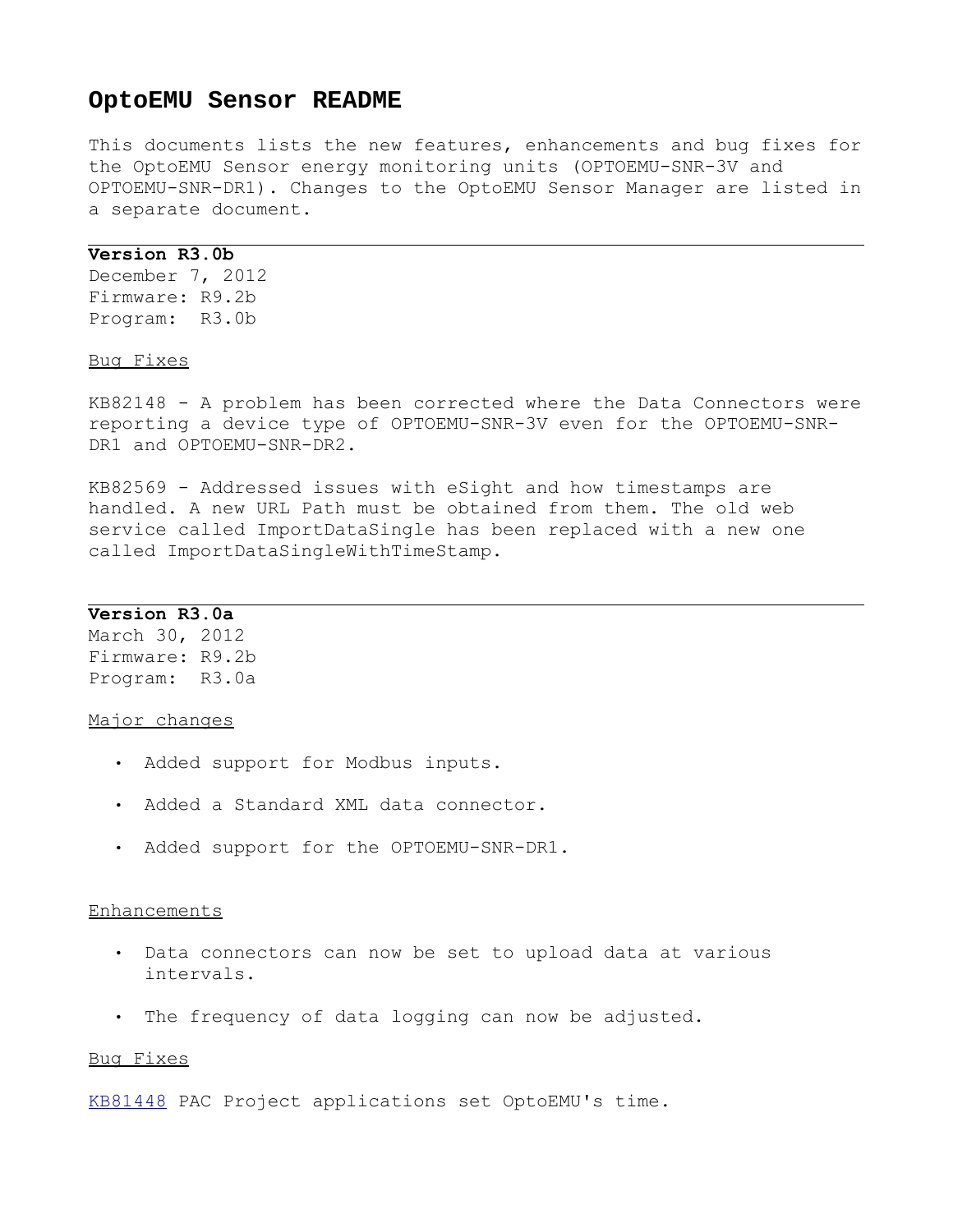## **Version R2.0a**

August 31, 2011 Firmware: R9.1a Program: R2.0a

Major Changes

- The OptoEMU Sensor Manager is now the only user interface for the OptoEMU Sensor. Use it for initial setup, configuration, maintenance, and troubleshooting. The Sensor's internal web pages are no longer available with the 2.0 firmware.
- Support for Google PowerMeter has been removed. Google is shutting down the PowerMeter service on September 16, 2011.
- Added support for eSight Energy. Please visit their site at [www.esightenergy.com/OptoEMU.htm](http://www.esightenergy.com/OptoEMU.htm) for more information.

#### Enhancements

For pulse inputs, the behavior of long pulses has been improved.

# **Version R1.1b**

August 31, 2011 Firmware: R9.1a Program: R1.1b

## Bug Fix

[KB81381](http://www.opto22.com/site/knowledgebase/kb_view_article.aspx?aid=1795) Total energy values (kWh) for pulse inputs are 0.0 for Modbus and OptoMMP applications.

# **Version R1.1a**

April 21, 2011 Firmware: R9.1a Program: R1.1a

## New Feature

Added a public interface for the Sensor's measurements and configuration settings. This is made available in two ways:

1. PAC Control IDB File - A special PAC Control 9.0 IDB with just the public interface. This is then usable from PAC Display, OptoDataLink, and OptoOPCServer.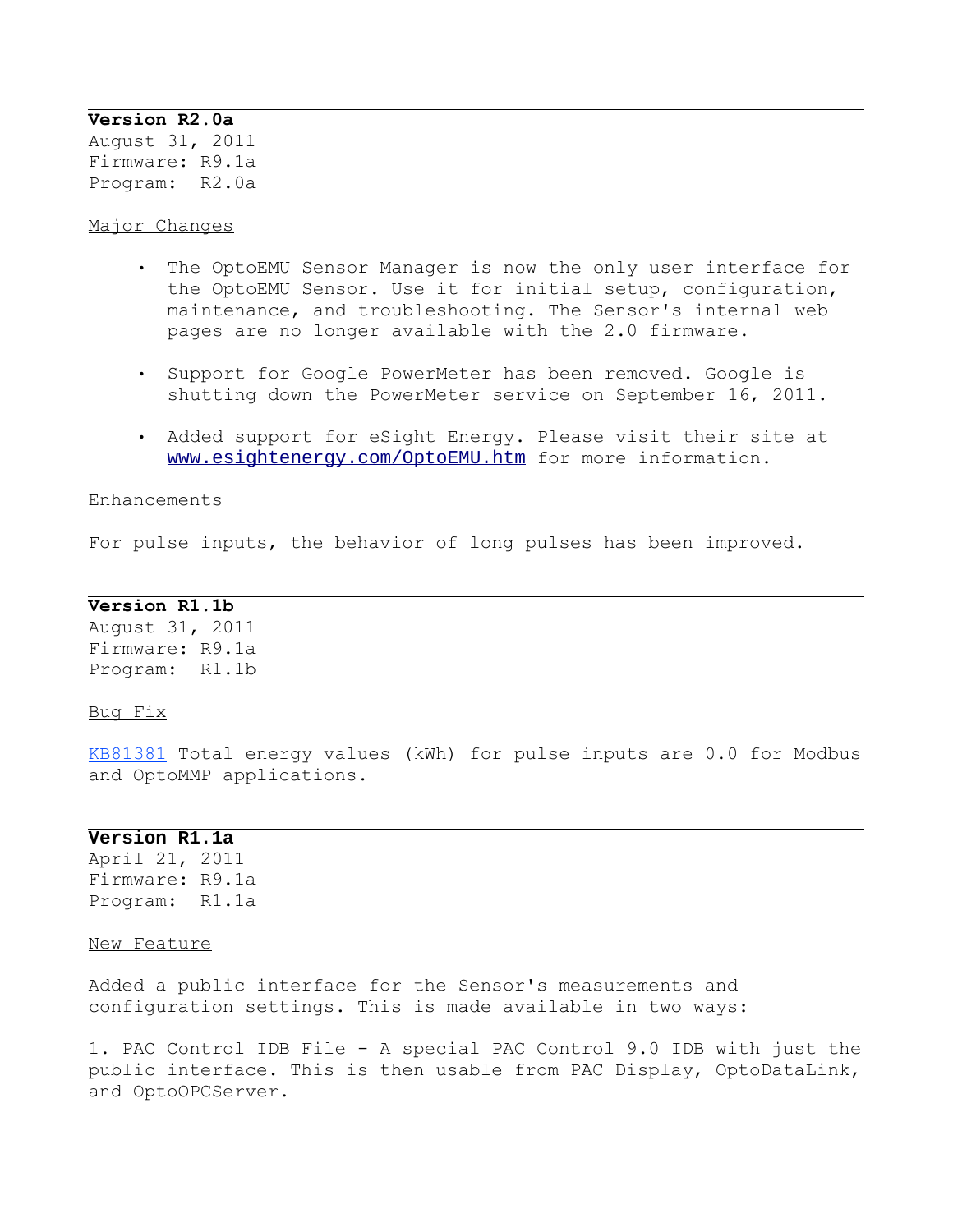2. Scratch Pad - The public values are also available through the Sensor's OptoMMP Scratch Pad interface. This provides support for PAC controller peer-to-peer, Modbus/TCP, and EtherNet/IP. For more information, see the OptoEMU Sensor Communication Guide (form 1958).

## Enhancements:

Time syncing has been improved. The following changes have been made since the 1.0 release:

- No longer require an initial time sync the first time an EMU is powered up. Instead, only require the initial time sync for logging to start.
- Any attempt at time syncing will now first try the Daytime protocol on port 13. If that fails, it will then try the HTTP GET method on port 80. It will only be considered a failure if both attempts fail.
- If an online service is being used and a time sync fails, log an error and keep trying every 60 seconds.
- If no online service is being used and a time sync fails, do not log an error.
- The EMU will always attempt a time sync at powerup and every 24 hours thereafter.
- If no online service is enabled, and then one is enabled, the Sensor will attempt a time sync.

Bug Fixes:

[KB81235](http://www.opto22.com/site/knowledgebase/kb_view_article.aspx?aid=1722) - Energy accumulation precision values.

[KB81244](http://www.opto22.com/site/knowledgebase/kb_view_article.aspx?aid=1723) - Pulsed inputs are not logged to online software service.

**Version R1.1a** February, 11 2011 Firmware: R9.1a Program: R1.0a Initial Release How to Get Help --------------- If you have any questions about this product, contact Opto 22 Product